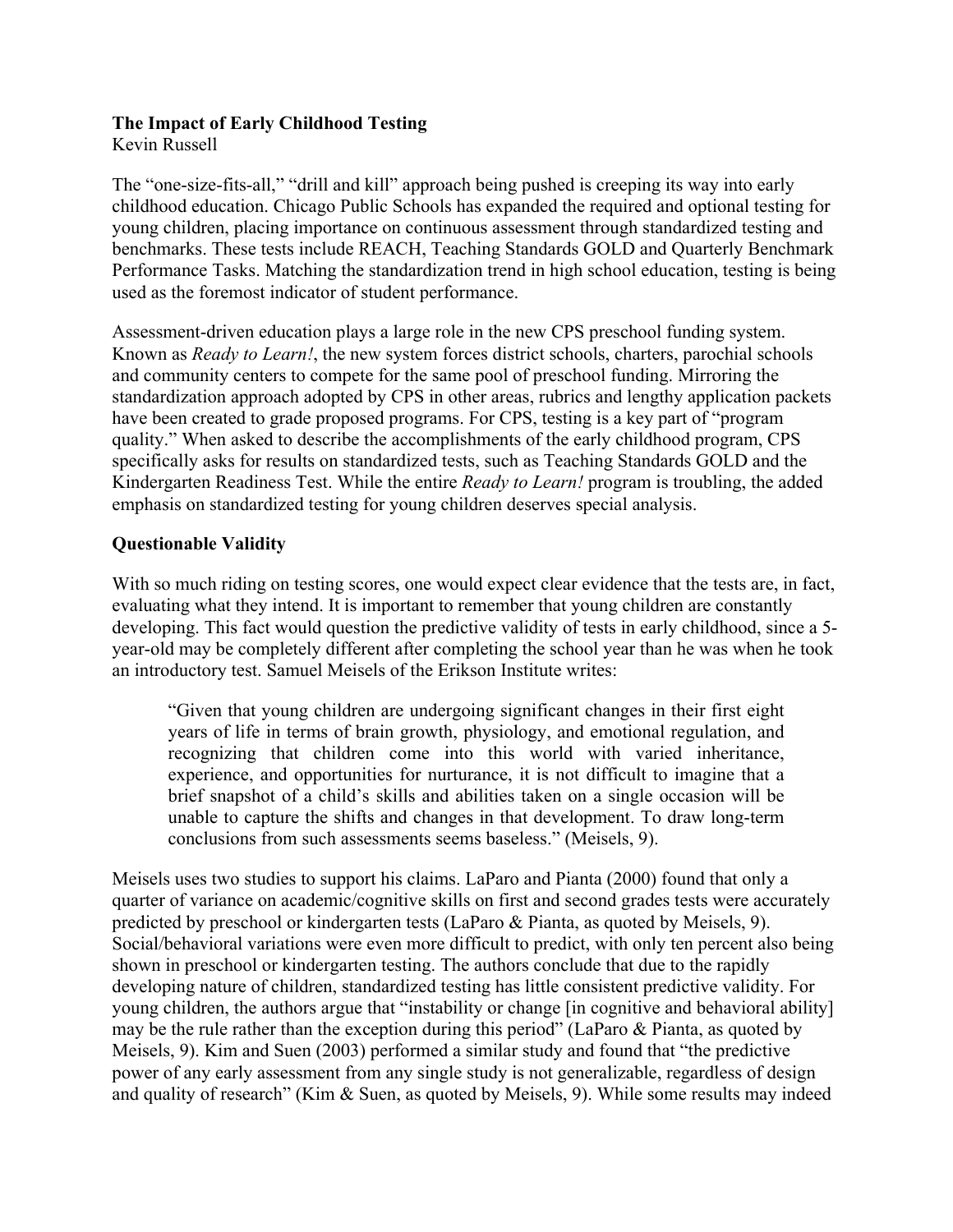turn out as predicted, both of these studies show that it is not enough data to form any generalizable correlation for predictability given the constant developmental changes of a child's brain.

#### **The Effect on Curriculum**

In a paper published in the Journal of Education, Louisiana State Professor Renee Casbergue argues that standardized tests incorrectly assume that the "complex processes like those required for reading and writing can be simplified into component parts, each of which can be tested separately" (Casbergue, 18). The development skills needed in early childhood cannot simply be considered by small, individual aspects, but must instead consider the whole picture.

Standardized tests only assess "constrained skills," which are skills that are limited to small sets of knowledge that are mastered in relatively brief periods of time" (Paris, as quoted in Casbergue, 13). "Unconstrained skills"—skills that continuously learned and developed throughout life, such as vocabulary, symbolism and story themes—are rarely evaluated in these tests.

Meisels uses the Head Start National Reporting System (NRS), a standardized test to be administered every two years to *all* four-year olds in Head Start), as a case study. The study would cost \$25 million annually. While usage of NRS was quickly suspended after widespread criticism, it had many of the same problems as current standardized tests. Despite not yet (although it was eventually planned to be) being a high-stakes test that would greatly affect the allocating of Head Start funding, the U.S. General Accountability Office (GAO) warned in 2005 that 18 percent of programs studied had altered their curriculum in order to accommodate the skills tested by NRS. GAO also found that the necessary analysis to establish validity and reliability of the study was not done (GAO, as quoted by Meisels, 13). The test used complex questions involving causality, subtraction, metric unions, and subjunctive case—all of which were viewed by child development experts as beyond the understanding of a four-year old (Meisels, 12). Overall, the test represented a misunderstanding of the way young children learn:

"[NRS] is a model of passive reception, of pouring into a vessel knowledge and skills that are needed for competence, rather than recognizing learning as active and teaching as a joint process of interaction between child and adult. An active view of learning, fundamentally based on enhancing relationships between teachers, children, and challenging materials, is nowhere to be seen in this test. … Yet, when you know that the results of a test will be used to make decisions that may affect your program's continuation and other things you value, you are sorely tempted to begin teaching to the test. … It was a failure because it ignored the complexity of early development that teaches us that no single indicator can assess a child's skills, achievements, or personality." (Meisels, 13, 16).

Given the increased stakes for teachers on most standardized tests, educators have had to alter their curriculum to concentrate mostly on constrained skills while putting valuable unconstrained skills—those that will be especially important as children age into high school and college—on the back burner and "can homogenize what might otherwise be a very heterogeneous curriculum (Meisels, 3, 8). This consequence, Casbergue argues, "neglects the consideration of the whole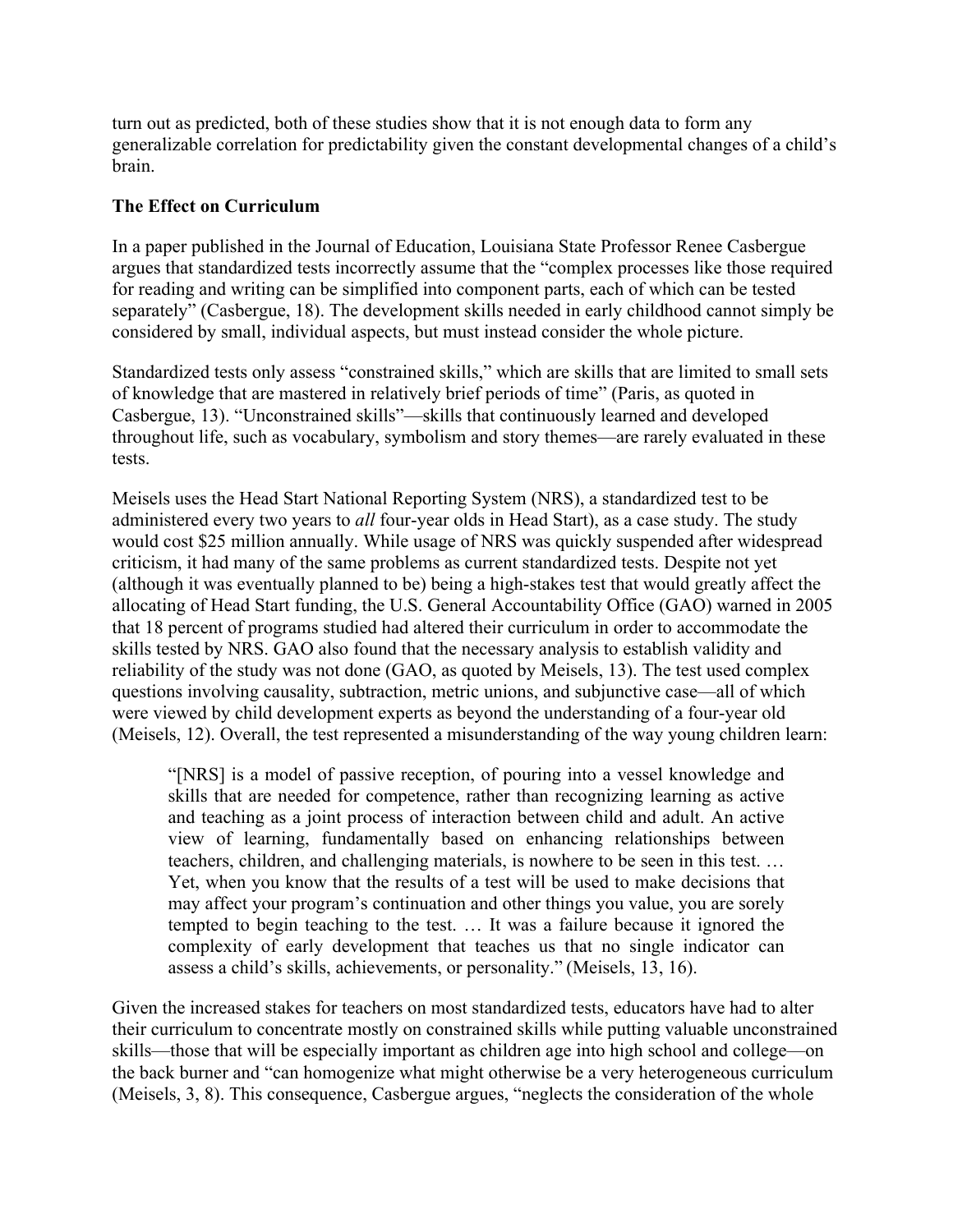child and the full range of environmental influences that shape learning" and these testinfluenced programs "compromise time spent on authentic, constructive activities that are more in keeping with longstanding traditions in early childhood education and with current understanding of how young children learn" (Casbergue, 13, 18). The closed-ended questions of a standardized test fail to engage or access a child's natural curiosity and creativity, an essential part of developing future academic and social skills (Meisels, 2).

Preparing for these tests can lead to teachers restricting or even eliminating creative lessons from their curriculum. A pre-kindergarten teacher in the Lake Calumet Elementary Network said that because of the importance placed on REACH and other testing, she has been forced to spend less time developing her students' creativity. Activities that stimulate children's creativity, such as allowing them to formulate and articulate their own stories, are sometimes neglected to focus on the more academic tasks assess in REACH. The teacher explained that it "seems like fun has been taken out of pre-K" because of the overwhelming amount of testing.

These standardized tests are "unable to describe individual patterns of learning" in the way that teachers can be simply observing their students (Meisels, 2). Observational assessment, which analyzes children's behaviors in connection with their academic and developmental growth, is a far more effective teaching method. Casbergue argues that for early literacy, observational assessment by trained teachers better encompasses the full skill set needed to develop properly:

"Observing this experimentation, whether it occurs as children are playing or engaging in shared reading and writing activities with caregivers or teachers, affords an opportunity to document their understandings about literacy. Documenting what children do when they are actually reading or writing enables educators to understand what children know and are able to do. The vocabulary children use as they describe pictures they are drawing or reenact a story they have heard provides insight into how they understand and use language. The forms of writing that appear in their drawings, journals, signs, and notes to each other illustrate what they understand about the forms, functions, and meanings of print. Their attempts at reading aloud, whether during pretend reading or as they follow print during shared, guided, or independent reading, reveal their understanding of the connections between sounds and symbols, as well as their knowledge of how print connects to meaning." (Casbergue, 18)

Observational learning is also a better method to develop spelling abilities and understand the typical narrative structure (Casbergue, 19).

## **Test-taking procedure**

When assessing young children's reading ability, standardized literacy tests often fail to replicate the skills needed to succeed at reading. The style of reading and writing required in standardized testing "often bears little resemblance" to that which children are generally exposed and is more likely to "capture a snapshot of a child's literacy—one that may not actually resemble the child as a literate being" when faced with works of literature (Casbergue, 16). True literary skill is not adequately measured in standardized testing because "what dominates the whole enterprise when children actually take the tests is test-taking behavior—filling in bubbles, moving the marker,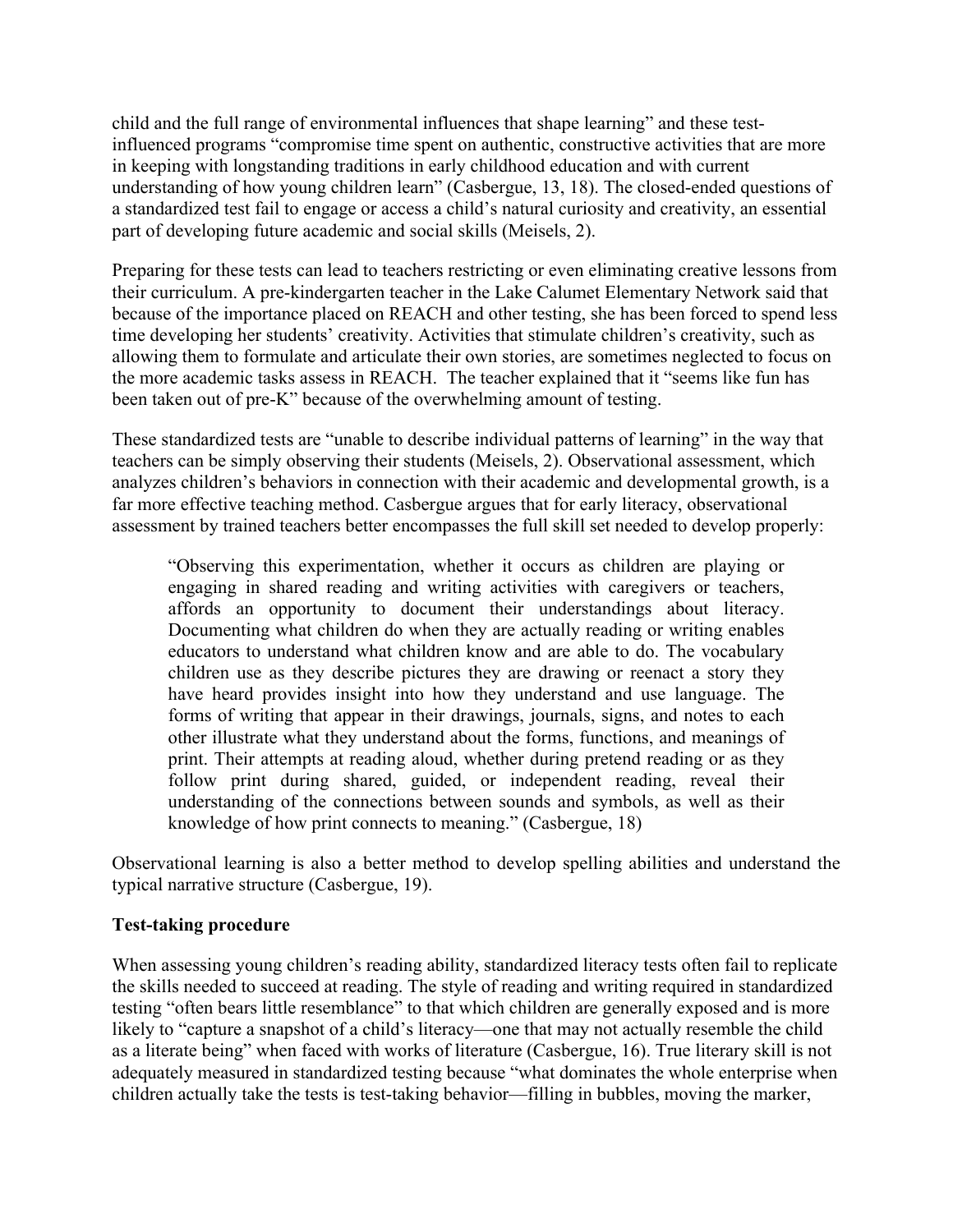making sure everyone is in the right place. These activities may be related to test taking, but they have nothing to do with reading" (Stallman & Pearson, from Casbergue, 17).

Complex instructions and devices can also confuse children and lead them to answer incorrectly despite having the knowledge being assessed. In a report published by the Erikson Institute, Meisels argues:

"Young children are developmentally unreliable test takers. They have a restricted ability to comprehend such assessment cues as verbal instructions, aural stimuli, situational cues, or written instructions. Further, questions that require complex information-processing skills—giving differential weights to alternative choices, distinguishing recency from primacy, or responding correctly to multistep directions—may cause a child to give the wrong answer." (Meisels, 8)

The integration of technology into testing adds yet other variable to challenge the validity of scores. Many children, especially those living in poor communities, have most likely never used a computer, tablet or other devices being used to administer tests. This unfamiliarity and the aura of a new, advanced object can distract children from the material of the assessment.

Along with new and bizarre test-taking procedures, there are other extraneous factors that affect a young child's performance on standardized tests. Short attention span, been asked to sit longer than usual and boredom, fatigue, hunger, illness and anxiety can skew test results (Salinger, as quoted in Casbergue, 17; Meisels, 8).

#### **Challenges to Self-Esteem and the Issue of Labeling**

Given the emphasis on identifying learning disabilities in standardized testing for young children, there is also the danger of incorrectly "labeling" students. These tests can miss students who may perform well on phonics and the alphabet but "have relatively little understanding of how those skills relate to actual reading and writing" (Casbergue, 18). Since teachers are forced to use much of their time on the skills measuring on the test, children with problems in other areas may not be identified or helped until far later in school, making it more difficult to fully solve the problem.

The opposite is also true. These tests can result in "false positives" which children incorrectly identified as having a particular disability. As previously discussed, a poor result on a test may be more indicative of a misunderstanding of test-taking procedure than actually struggling with the skill being assessed. Being mislabeled in early childhood can disrupt students' entire developmental process, with children performing less challenging tasks that lead to falling behind their peers. Labeling children as ineffective at one isolated skill may also lead to excess focus on the "deficit area, at the expense of activities that address the needs of the whole child" (Casbergue, 18).

Being labeled as behind one's peers can have devastating effects for a child's self-worth and self-perception. Young children can be stigmatized by being "tracked into low achieving groups that will further confirm their sense of powerlessness and limited potential. Their estimates of their own abilities—their self-perceptions and their motivation and ultimately their achievement —are likely to suffer as a result" (Meisels, 8).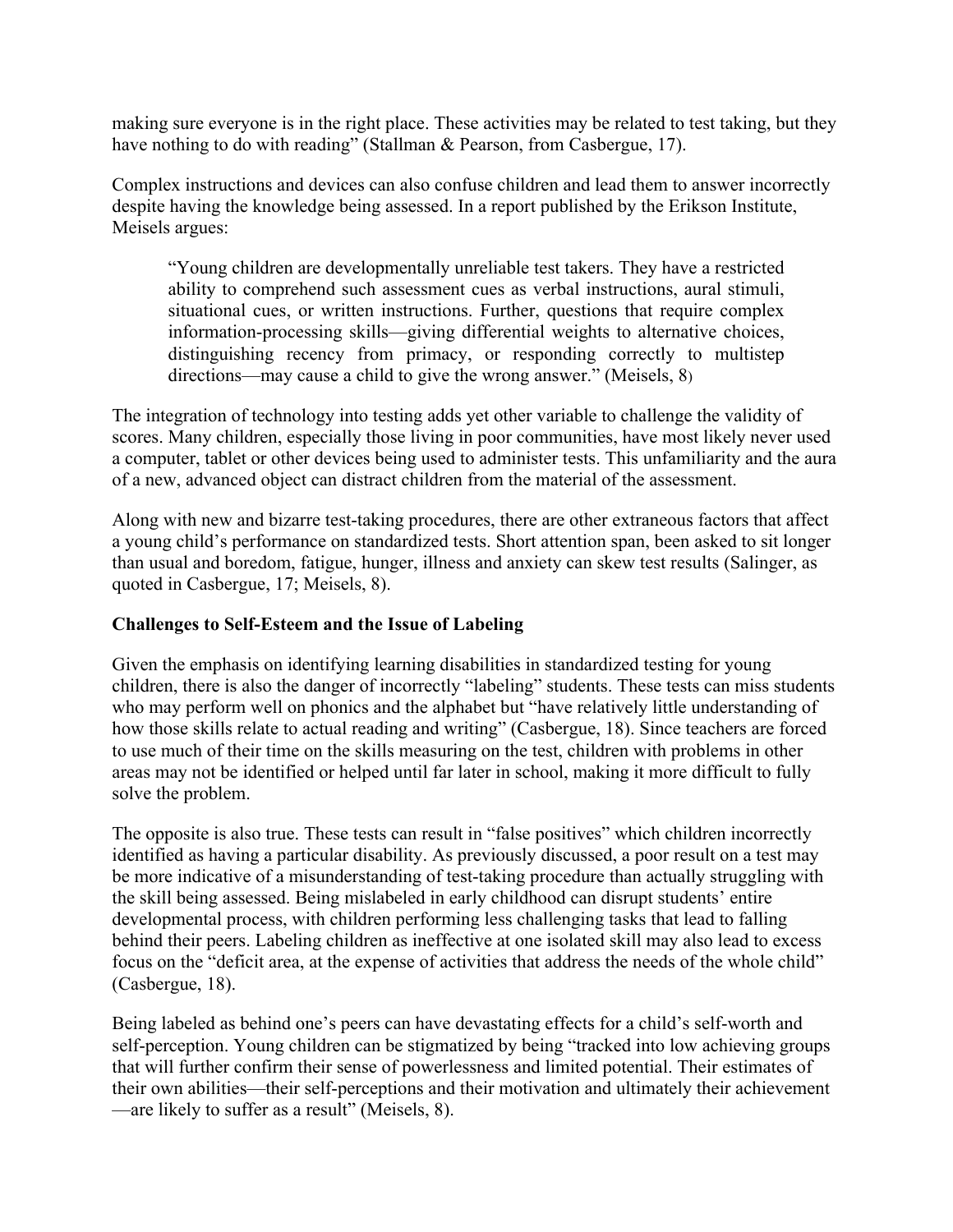The frequency of testing, even if it was valid, can also have negative effects on children. With testing becoming a major part of schooling, and even early schooling, students may form longterm negative attitudes toward school. This hinders both academic progress and a student's sense of self (Meisels, 3). Students can also become less interested in schooling, lessening the impact of good teaching. A CPS pre-kindergarten teacher stated that she notices a marked decline in engagement and enthusiasm among her students when preparing for testing. Luckily, the teacher said that during breaks in testing when she can maximum her curriculum's creativity, students become reengaged with the material and enjoy learning. It is this opportunity cost of testing sacrificing a good teacher's creative lesson plan that sparks students' interest in lifelong learning—that is perhaps most troubling for a young child's development.

## **Limited Teaching Time and the Control of the Classroom**

The emphasis on standardized testing has given teachers across the district more work and less time with their students. Teaching Standards GOLD, a computer program that allows teachers to track the progress of their students on 36 individual goals, requires teachers to input results for each student. While teachers have reported that GOLD's goals do help guide academic and socio-emotional observation of their students, this data entry takes approximately 10 hours and must be completed up to three times per year.

REACH seems to be even more time consuming for teachers. A Lake Calumet Elementary Network pre-K teacher reported that it takes at least 30 minutes to administer the REACH assessment, which is given twice a year, to each child. Teachers must give their complete attention to the child being tested, leaving the other children mostly on their own. While some classrooms are lucky enough to have PSRPs or parent volunteers to watch over the other children, many teachers have to leave their students alone while administering testing.

Teachers without PSRPs or volunteers must remain in their classrooms when giving the REACH to a student to ensure that the other children are not left completely unattended. Because of this, students being tested may be distracted, not focusing on the questions of the assessment. Teachers have also reported that they cannot give assignments that are too engaging during REACH. If children become too absorbed in the assignment, they will not want to leave to take the assessment. It is these types of unintended consequences of testing that the district does not seem to adequately prepare for or anticipate, but can result in a teacher's loss of management of his or her classroom.

Professional development, an integral part of improving teaching, has also been polluted by excessive testing. Rather than using this essential collaboration time to share teaching strategies and creative lesson plans, this time must be spent preparing for testing and discussing ways to increase test scores.

## **Conclusion**

This test-driven approach can lead to a narrowing of students' "opportunities for richer learning and development as the professionals strive to support those aspects of learning they surmise to be most important to school success" (Casbergue, 13-14). This "narrowing of opportunity" has a disproportionate effect on low-income children who have few other opportunities to develop